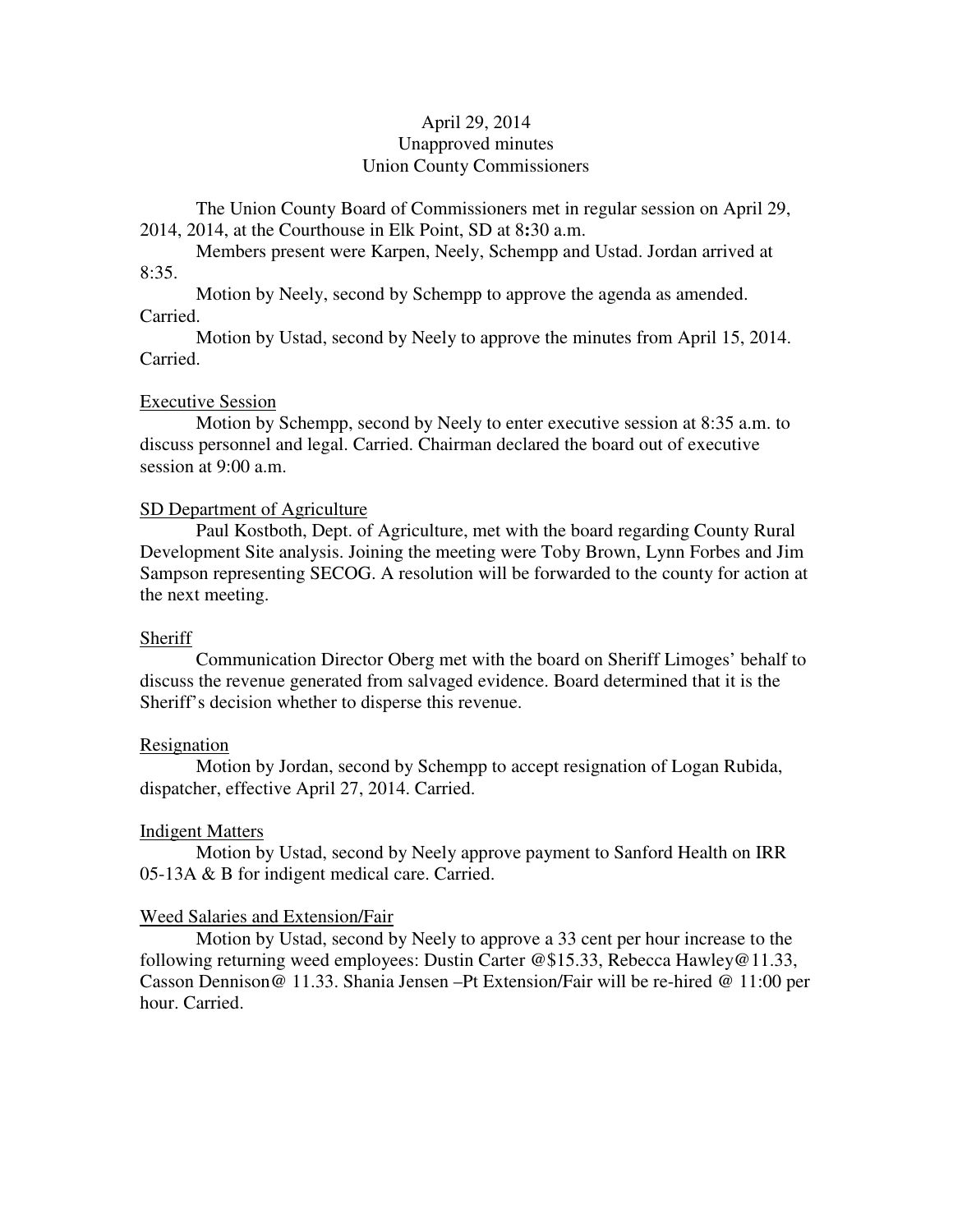# Highway

 Motion by Neely, second by Schempp to approve the resignation of Elden Beeler effective May 15, 2014. Carried. Chairman expressed thanks to Beeler for his years of service and good luck to him in the future.

 Motion by Jordan, second by Schempp to approve extending the contract to 12- 31-2015 and additional work for specialize hauling vehicles on Order LGA-60-11 with SDDOT for the north bridge replacement by the Park. Carried.

 Motion by Ustad, second by Jordan to approve application from Clay Rural Water to bore a water line- Cr. #23- SE1/4Sec 27, T90N, R49W. Motion carried.

### Potratz Property

 Jeremy Stivers met with the board regarding the dumpsite on Potratz property. He voiced concerns of burning, additional dumping and after hours operating equipment on this property.

 Planning Director Henze met with the board to discuss the Potratz property. He reported that Wynstone residents have dumped brush and some construction materials.

 Discussion on whether this is a continuance of the previous nuisance or a continued nuisance. Motion by Jordan, second by Schempp to declare a nuisance on Minor Tract 3 for the recent dumping of privacy fencing and trees from other properties. Motion carried.

#### Commission recess

At 10:57 the board of commissioners recessed.

## Equalization

At 10:58 the Board of equalization reconvened.

 DOE Steckelberg presented a new report presenting the total number for elderly/disable changes to be: Total assessed-\$4,377,689/total taxable-\$2,853,923/total exemption-\$1,523,766. Motion by Ustad, second by Schempp to accept the report as presented. Carried.

 DOE Steckelberg presented the following corrections: Bart & Pamela Connellyrequest that owner occupied status is placed back on this parcel #05.20.10.1050. Motion by Neely, second by Jordan to approve the change. Carried.

 Transfer of tax exempt property to taxable property sold to Joyce and Gary Bortscheller in November 2013-\$30,000 value added to parcel \$03.07.19.1093. Motion by Jordan, second by Neely to change from exempt to taxable at \$30,000. Carried.

#### Adjourn

The board of Equalization for 2014 adjourned at 11:02 a.m.

### Commission meeting/Executive session

 The commission meeting ended recess. Motion by Jordan, second by Ustad to enter executive session at 11:02 a.m. to discuss personnel. Carried. Chairman declared them out of executive session at 11:15.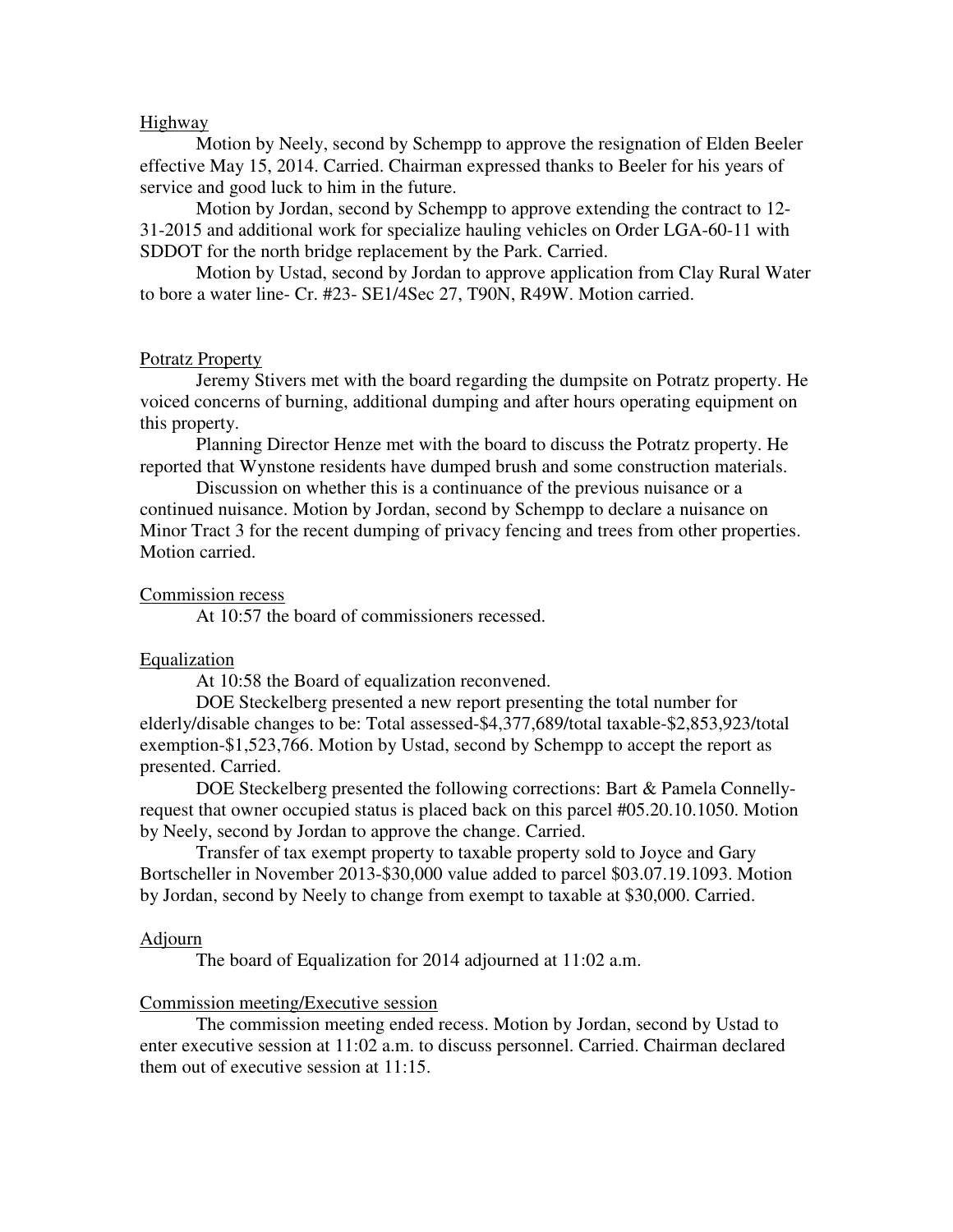# Highway

 Discussion took place regarding filling the position at the highway department available after Beeler's resignation. PWA Roggow will go forward with filling the position.

## Executive Session

Motion by Neely, second by Ustad to enter executive session at 11:25 to discuss indigent matters. Carried. Chairman declared them out of session at 11:33 a.m.

## Indigent UCC2014-0402

 Motion by Neely, second by Jordan to approve the application for indigent medical payment after the necessary paperwork is signed and received from the indigent applicant. Carried.

### Claims

 Motion by Jordan, second by Ustad to approve the claims with change as follows: The following claims have been audited, approved and warrants drawn on the same: Biweekly payroll for 05-02-2014: Auditor \$26.00; Treasurer \$182.00; Election \$247.00; State's Attorney \$529.88; Public Building \$852.48; Register of Deeds \$646.51; Sheriff \$32,556.72; Nurse \$190.50; WIC \$323.85; Highway \$20,574.53. Courthouse payroll for the month of April \$2014: Commissioners \$5,075.00; Auditor \$9,469.59; Data Processing \$230.74; Treasurer \$13503.15; State's Attorney \$14,792.00; Public Building \$4,157.66; Assessor \$9,974.42; Register of Deeds \$6,676.67; Veteran \$1,314.54; Sheriff \$4,947.50; Nurse \$942.86; Jail \$116.99; Extension \$1,369.50; Fair \$1,378.74; Weed \$891.79; Planning & Zoning \$3,595.55; Highway \$7,395.08; EMA \$1,538.50 Coroner \$174.00.Accurate Reporting (Transcript) \$159.25; Alcohol Monitoring Sys (Supp) \$15.00; Am San (Supp) \$644.32; American Stamp & Marking Products (Supp) \$103.19; Avera Mckennan Hospital (Subpoena Fees) \$28.50; Beresford Republic (Ad/Legals) \$397.31; Black Book (Supp) \$100.00; Bob Barker (Supp) \$126.56; Bomgaars (Repair/Supp) \$306.14; Boyer Machine (Repair) \$80.00; Brock White (Hwy Const Supp) \$5,167.25; Brown & Saenger (Supp) \$150.00;Caterpillar Financial Svcs (Payment) \$2,678.64; CDW Gov't (Computers) \$1,375.68; Century Business Products (Supp) \$41.99; Century Link (Util) \$1,203.28; Chemco (Supp) \$64.96;City of Elk Point (Util) \$4,150.25; Dale Neely (Mileage) \$55.50; Dave Reiff (Mileage) \$12.58;David Bergendahl (Transcript) \$115.80; Denise Cody (MIHearing) \$15.00; Dept of Public Safety (ID Card) \$10.00; Doyle Karpen (Mileage) \$131.05; Earthbend (Repair) \$45.00; Elk Point Community Ambulance (Ambulance) \$783.90; Enventis (Util) \$122.70; Fed Ex (Shipping) \$11.47; Gilbarco (Svc Contract) \$153.00; Girard Auction Svc (Shop Equip) \$50.00; Harbor Freight Tools (Supp) \$109.99; Hydraulic Sales (Repair) \$128.61; Iowa Office Supply (Maint) \$181.25; Jebro (Hwy Const Supp) \$670.72; Jim Brewster (Mileage) \$14.06; Jim Murray (Subpoena Fees) \$20.00; Juror Fees \$3,581.20; Kama Johnson (Mileage) \$11.10; Karen Swanda (MI Hearing) \$15.00; Knology (Util) \$155.21; Lenora Smith (Subpoena Fees) \$43.68; Light & Siren (Supp) \$140.70; Lucy Lewno (MI Hearing) \$150.49; Lyle Signs (Supp) \$64.10; Marvin Schempp (Mileage) \$19.24; Mid-American Research Chemical (Supp) \$433.13; MidAmerican Energy (Util) \$2,962.34; Millborn Seeds (Supp) \$982.00; Milton Ustad (Mileage) \$83.25; Minnehaha Co Reg Juv